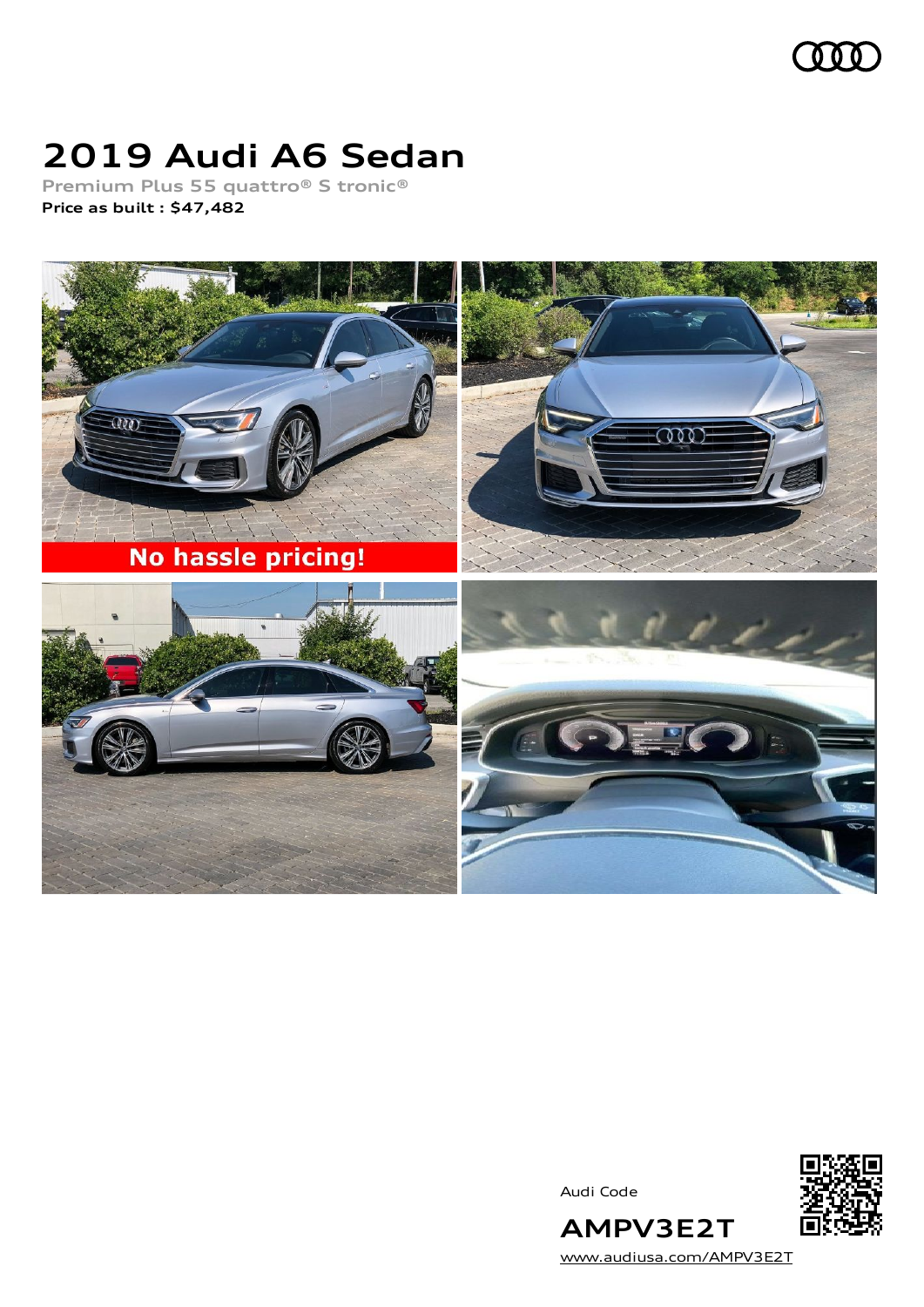**Audi 2019 Audi A6 Sedan** Premium Plus 55 quattro® S tronic®

**Price as buil[t](#page-8-0)** \$47,482

### **Exterior colour**

Florett Silver metallic

#### **Interior colour**

| Seats     | Black with Rock Gray cross stitching |
|-----------|--------------------------------------|
| Dashboard | Black                                |
| Carpet    | Black                                |
| Headliner | Lunar Silver                         |

### **Technical Specifications**

| Engine type                  | 3.0-liter six-cylinder                        |
|------------------------------|-----------------------------------------------|
| stroke                       | Displacement/Bore and 2,995/84.5 x 89.0 cc/mm |
| Torque                       | 369 lb-ft@rpm                                 |
| Top track speed              | 130 mph mph                                   |
| Acceleration (0 - 60<br>mph) | 5.1 seconds seconds                           |
| Recommended fuel             | Premium                                       |



#### **Further Information**

| Warranty        |              |
|-----------------|--------------|
|                 | No           |
| Mileage         | 29,636 miles |
| Type of vehicle | Used car     |
|                 |              |

#### **Audi Code** AMPV3E2T

**Your configuration on www.audiusa.com** [www.audiusa.com/AMPV3E2T](https://www.audiusa.com/AMPV3E2T)

**Commission number** 0be4bd780a0e09a82f04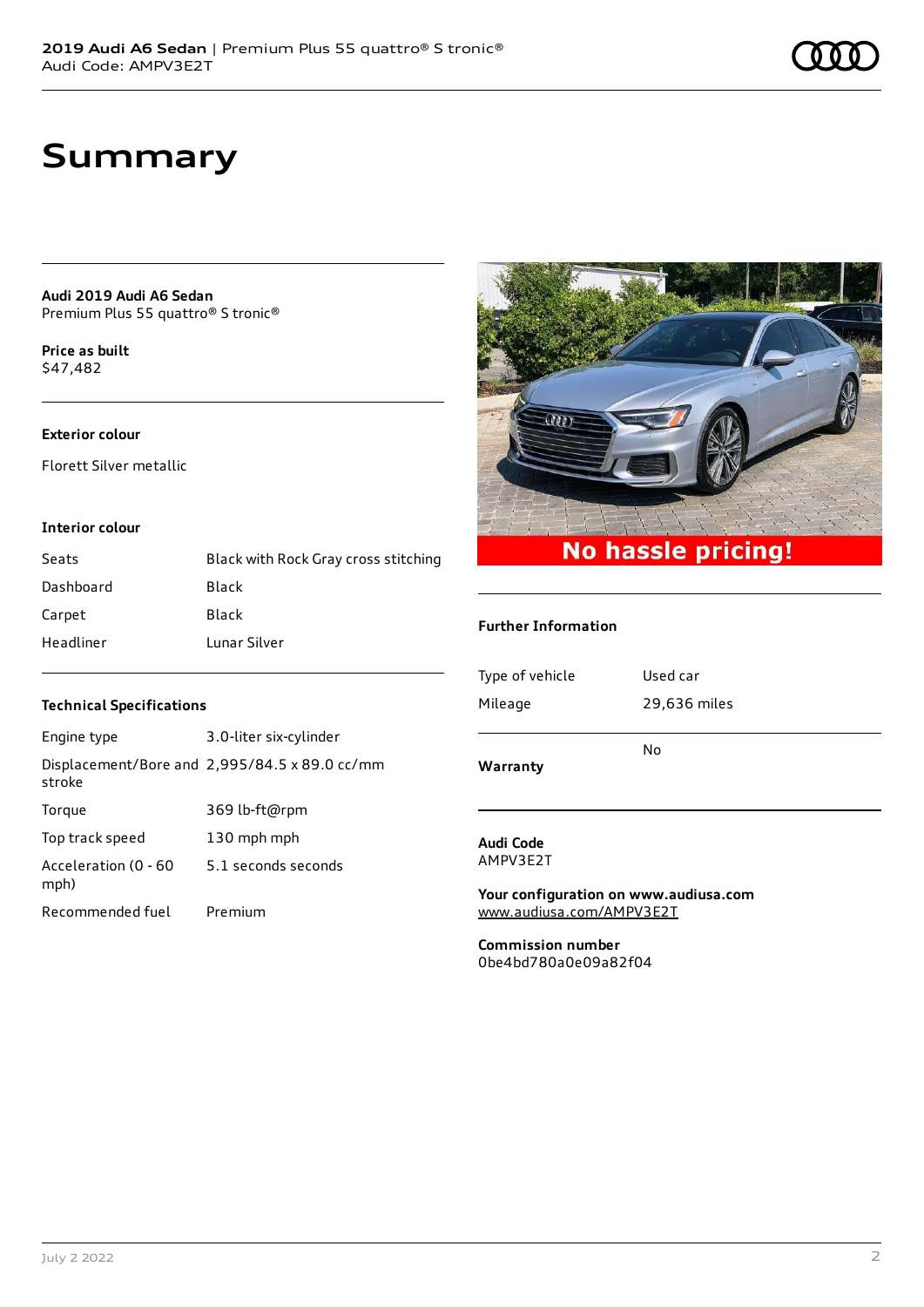

# **Standard features**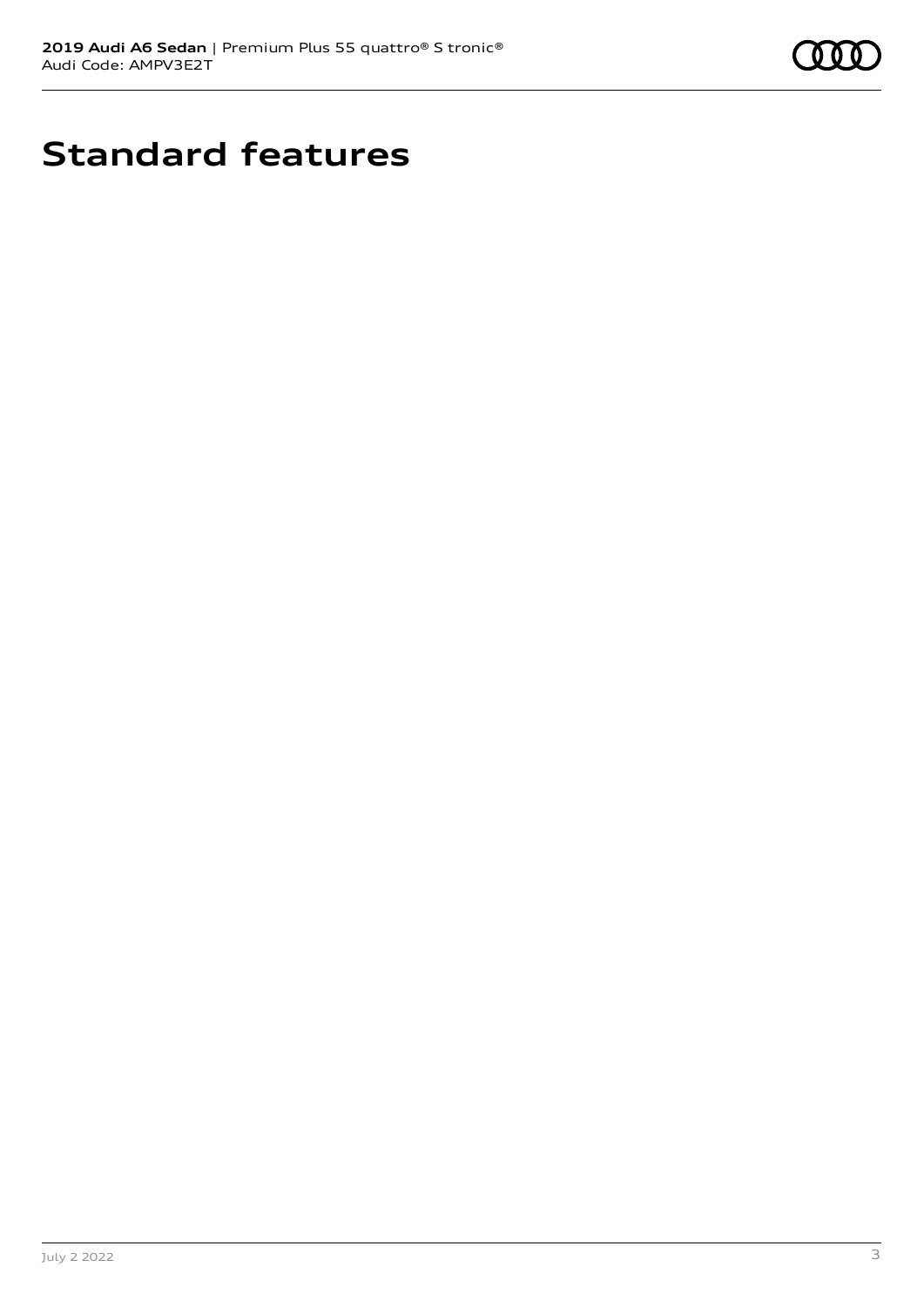# **Dealer remarks**

CARFAX One-Owner. Florett Silver Metallic 2019 Audi A6 3.0T Premium Plus quattro quattro 7-Speed Automatic 3.0L V6 Turbocharged DOHC 24V LEV3-ULEV70 335hp Hot Options include, Passed Rigorous Safety Inspection Performed by Certified Technician, 2019 Audi A6 3.0T Premium Plus in Florett Silver Metallic.

Harper AUDI wants to give our customers complete peace of mind when it comes to owning their vehicles. We are pleased to announce our Unlimited Miles/Unlimited Time warranty protection on near new 1.8,2.0 and 3.0 Audis. Near new is defined as UNDER FACTORY WARRANTY) and select Preowned non Audi Vehicles. Unlimited Miles! Unlimited Time! As long as you own the vehicle and perform factory maintenance, you can get service and repairs at any licensed repair shop anywhere in the United States. Our program extends the Manufacturer's Powertrain coverage for as long as you own your vehicle. Harper Care Coverage is included on near new 1.8,2.0,&3.0 equiped Harper AUDI vehicles! ALL "RS AND R8" models are excluded from coverage. Select Preowned non Audi vehicles are covered as well. Call for details. Recent Arrival! 22/29 City/Highway MPG

Please contact Harper Audi at (865) 691-2834 for details. Come see why Harper has the easiest car buying experience in the South!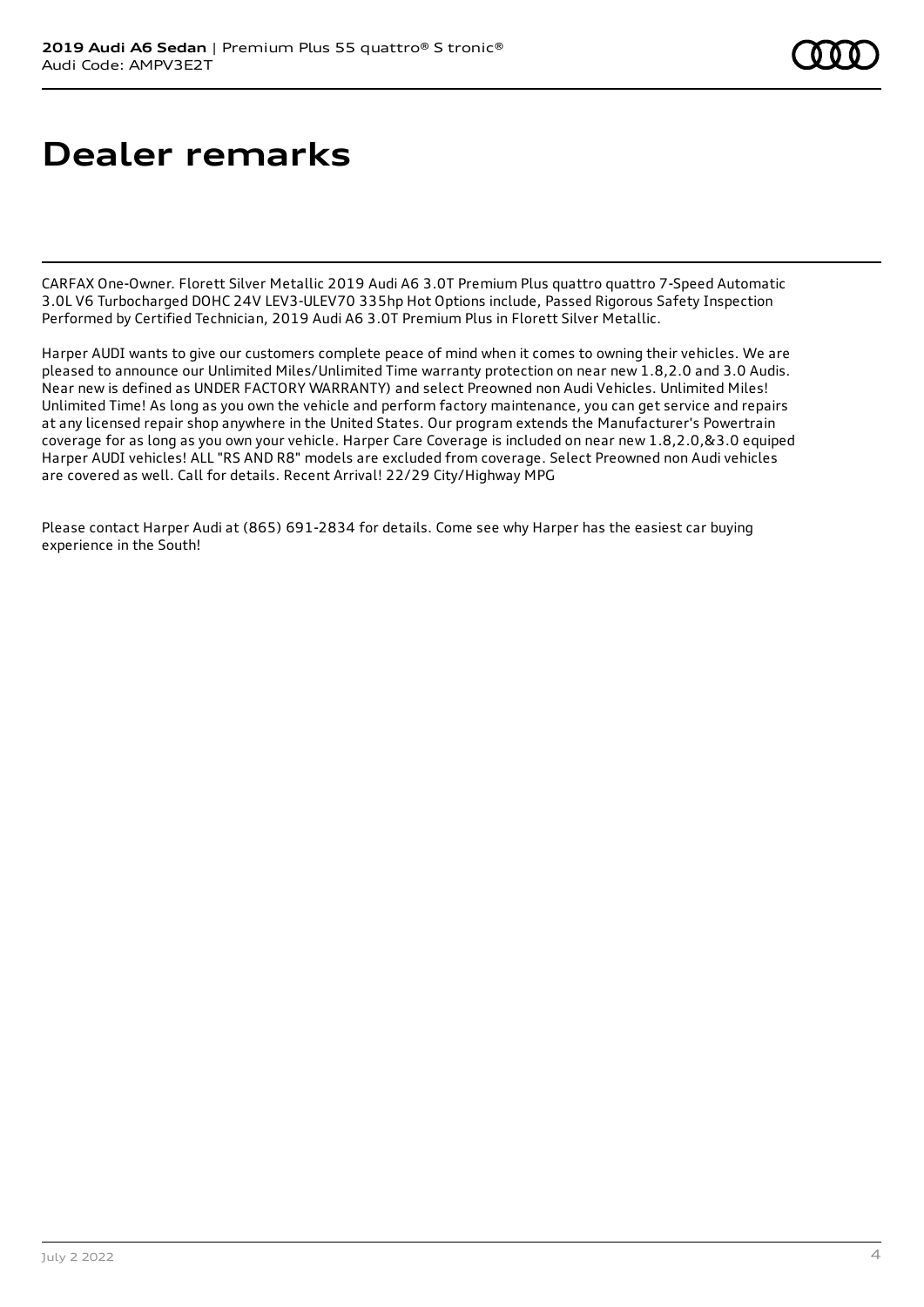# **Technical Specifications**

### **(1/2)**

| <b>Engineering   Performance</b> |                                                                                                                                    | Suspension                    |                                                                                           |
|----------------------------------|------------------------------------------------------------------------------------------------------------------------------------|-------------------------------|-------------------------------------------------------------------------------------------|
| Engine type                      | 3.0-liter six-cylinder                                                                                                             | Front axle                    | Five-link front independent steel                                                         |
| Acceleration (0 - 60<br>mph)     | 5.1 seconds seconds                                                                                                                | Rear axle                     | spring suspension<br>Five-link rear independent steel                                     |
| Power Level<br>Engine block      | 55<br>Aluminum-alloy                                                                                                               | Optional                      | spring suspension<br>Adaptive damping suspension                                          |
| Cylinder head                    | Induction/fuel injection Twin-scroll turbocharged/TFSI®<br>Aluminum-alloy                                                          | <b>Brake system</b>           |                                                                                           |
| Max. output ps/hp                | 335 @ rpm<br>Displacement/Bore and 2,995/84.5 x 89.0 cc/mm                                                                         | Front brakes<br>Rear brakes   | 13.3 (ventilated disc) in<br>13.0 (ventilated disc) in                                    |
| stroke<br>Top track speed        | 130 mph mph                                                                                                                        | Parking brake                 | Electromechanical                                                                         |
| Torque<br>Valvetrain             | 369 lb-ft@rpm<br>24-valve DOHC with Audi valvelift<br>system and variable valve timing                                             | <b>Body</b>                   |                                                                                           |
|                                  |                                                                                                                                    | Material                      | Multi-material body construction<br>(steel and aluminum composition)                      |
| <b>Electrical system</b>         |                                                                                                                                    | Corrosion protection          | Multistep anti-corrosion protection                                                       |
| Hybrid system battery            | 48 Volt/9.6Ah lithium-ion battery                                                                                                  | <b>Warranty   Maintenance</b> |                                                                                           |
| <b>Driveline</b>                 |                                                                                                                                    | Warranty                      | 4-year/50,000-mile new vehicle<br>limited warranty                                        |
| Transmission                     | Seven-speed S tronic® dual-clutch<br>automatic transmission with<br>quattro <sup>®</sup> all-wheel-drive with<br>ultra® technology | Maintenance                   | 12-month/10,000-mile (whichever<br>occurs first) NO CHARGE first<br>scheduled maintenance |
| <b>Steering</b>                  |                                                                                                                                    |                               |                                                                                           |
| Steering type                    | Electromechanical progressive<br>steering system                                                                                   |                               |                                                                                           |

Turning diameter, curb-36.4 ft

to-curb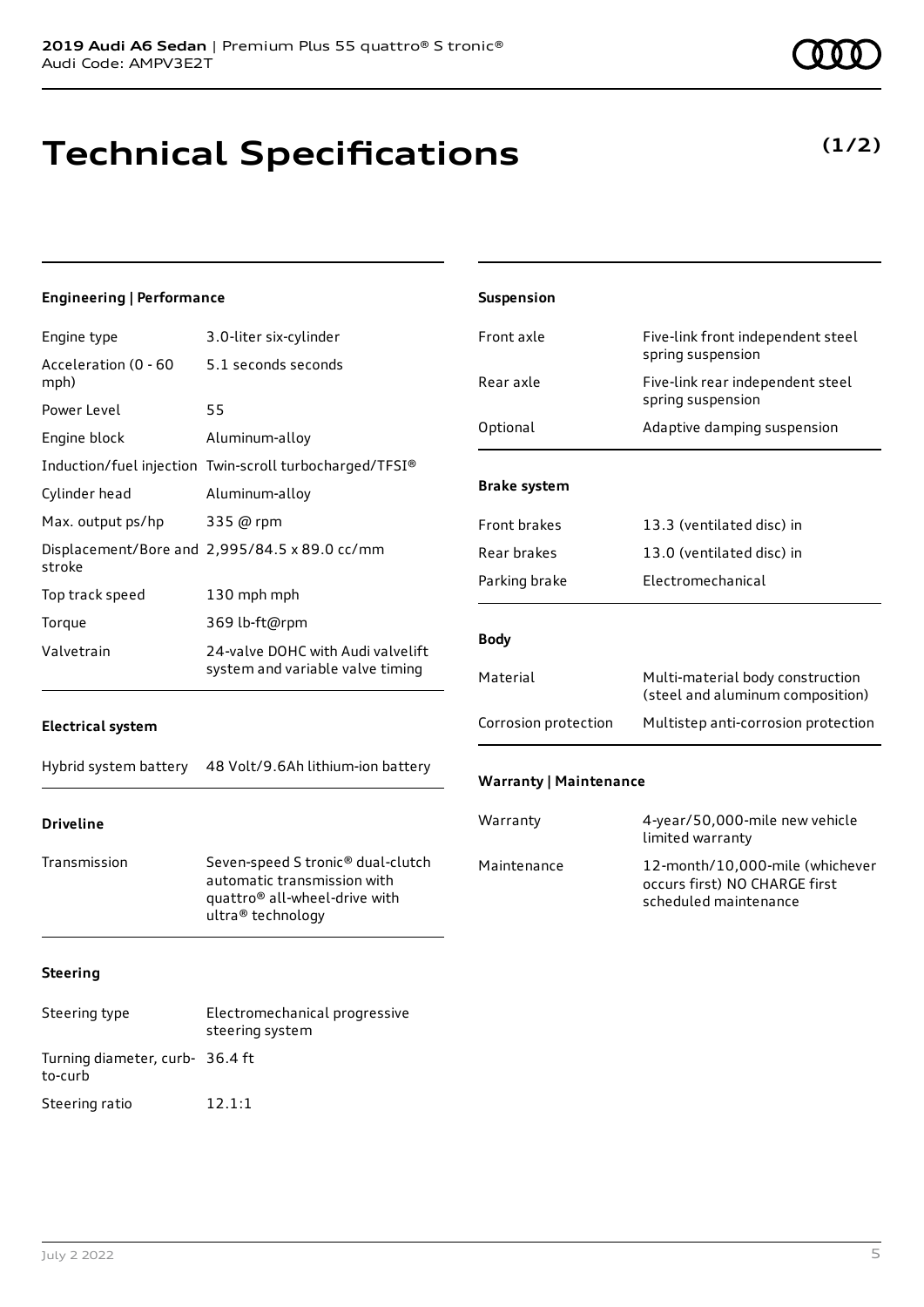### **Technical Specifications**

### **Exterior Measurements**

| Height                           | 57.4 in   |
|----------------------------------|-----------|
| Overall width without<br>mirrors | 74.3 in   |
| Length                           | 194.4 in  |
| Wheelbase                        | 115.1 in  |
| Drag coefficient                 | $0.29$ Cw |
| Overall width with<br>mirrors    | $83.1$ in |
| Track rear                       | 63.7 in   |
| <b>Track front</b>               | 64.2 in   |
| Curb weight                      | 4,266 lb  |

#### **Interior measurements**

| Seating capacity                          | 5                    |
|-------------------------------------------|----------------------|
| Shoulder room, rear                       | 56.5 in              |
| Head room with front<br>sunroof           | 38.0 in              |
| Leg room, rear                            | 37.4 in              |
| Shoulder room, front                      | 57.8 in              |
| Head room with rear<br>sunroof            | 38.1 in              |
| Leg room, front                           | 41.3 in              |
| Cargo volume, rear<br>seatbacks up/folded | 13.7/NA cu ft, cu ft |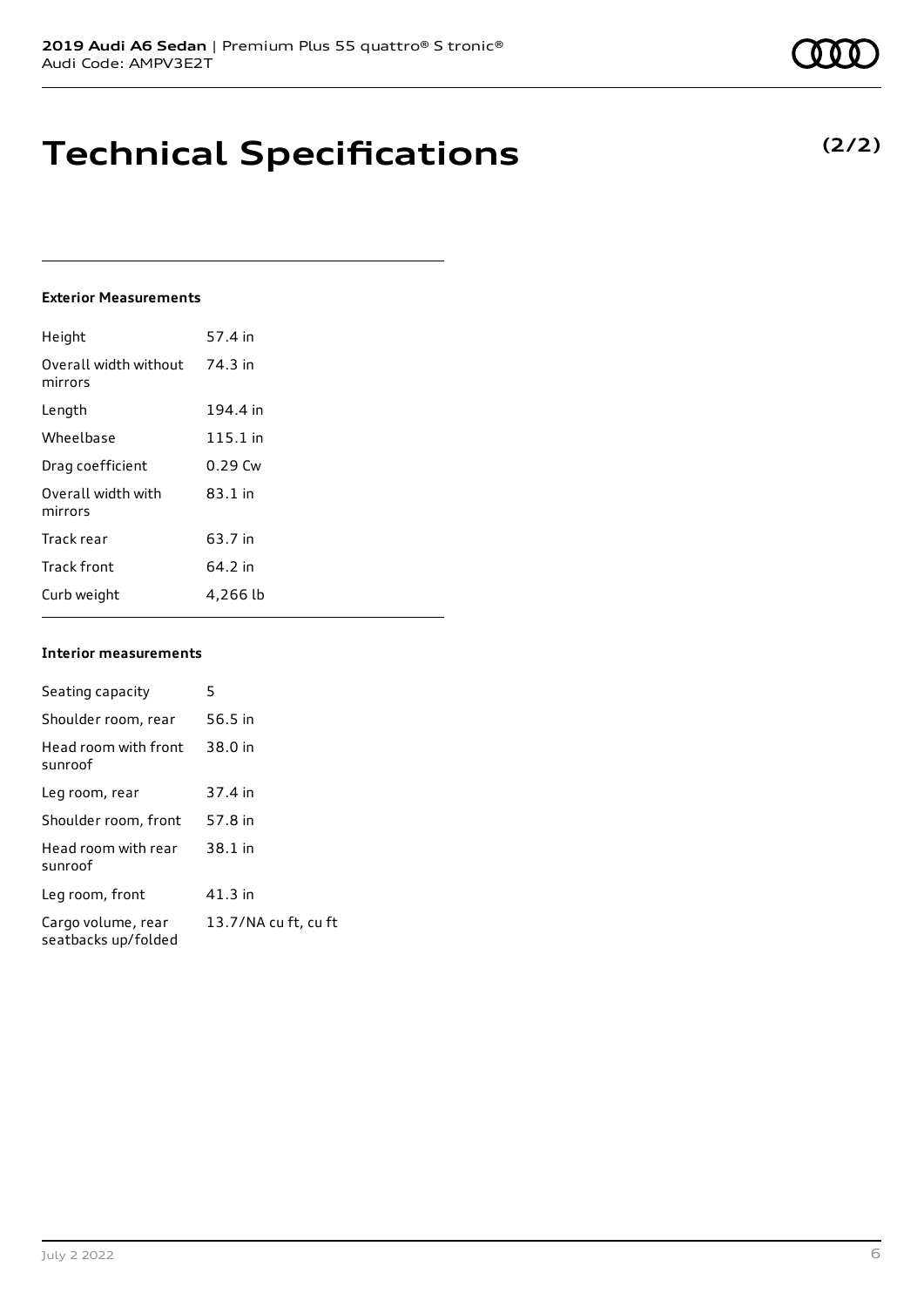### **Consumption- and emission**

**Consumption by NEDC**

combined 25 mpg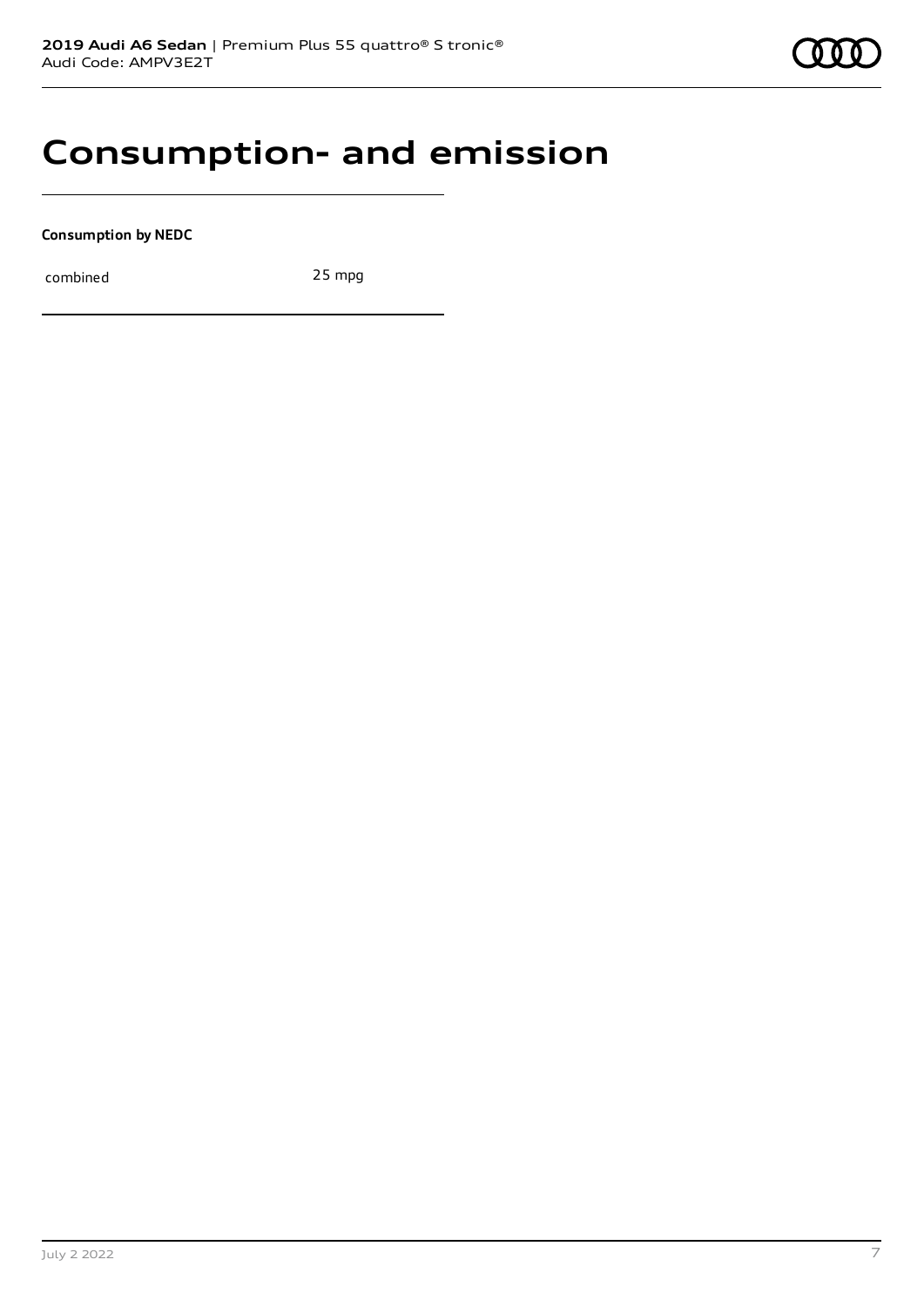### **Contact**

Dealer **Audi Knoxville**

9735 Kingston Pike 37922 Knoxville TN

Phone: +18656912834 FAX: 8656944589

www: [https://www.audiknoxville.com](https://www.audiknoxville.com/)